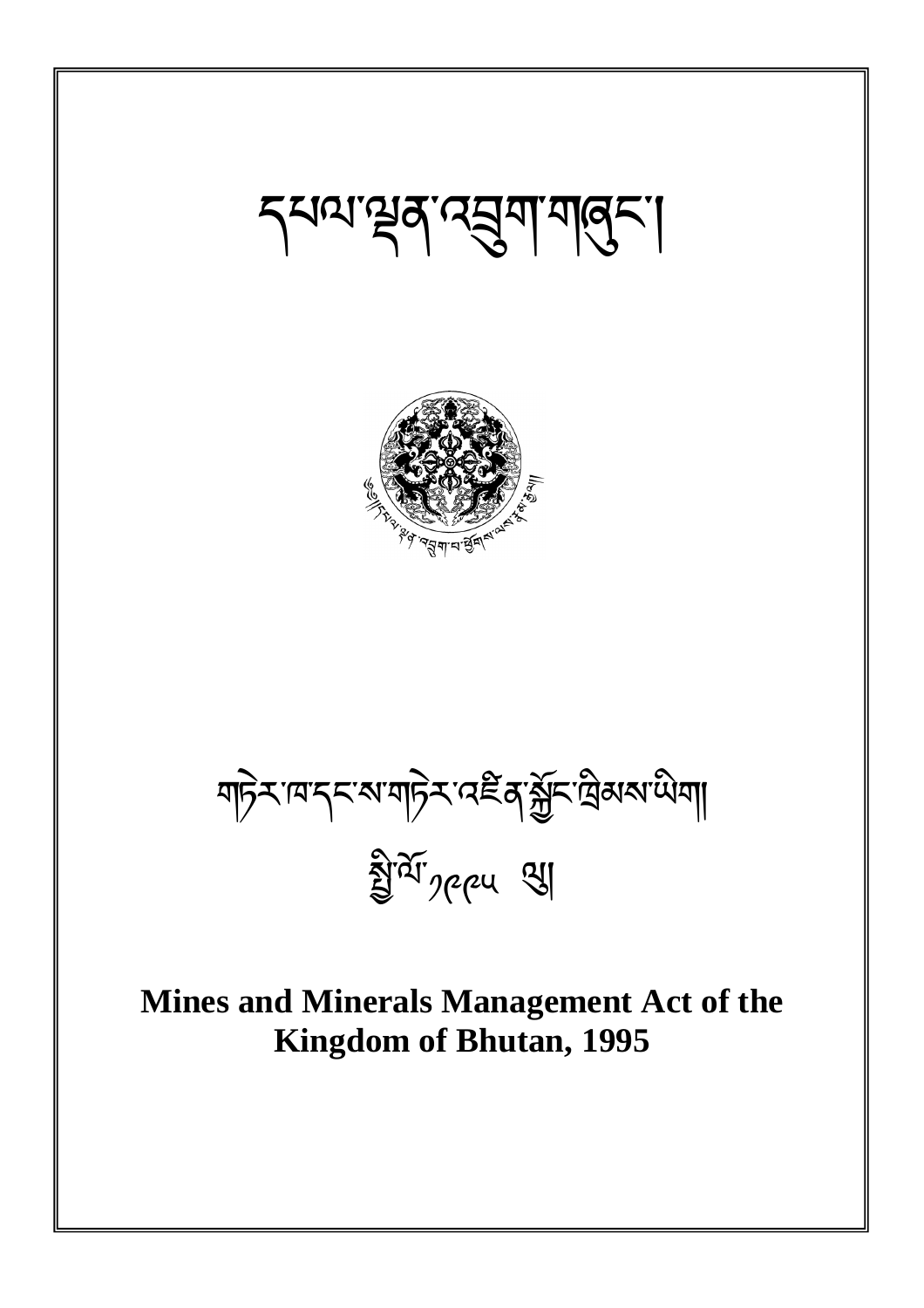#### **KINGDOM OF BHUTAN**

#### **MINES AND MINERALS MANAGEMENT ACT 1995**

## **PREAMBLE**

Since minerals are an important component of the natural resource endowment of the Kingdom of Bhutan, the exploitation of this resource has to be carried out in a manner compatible with the social and economic policies of the of the Royal Government of Bhutan and within the framework of sustainable development, protection of the environment and preservation of the Kingdom's precious religious and cultural heritage.

This Mines and Minerals Management Act, 1995, is promulgated towards fulfilling these national goals and seeks to provide the legal framework for orderly administration and healthy growth of the mineral sector.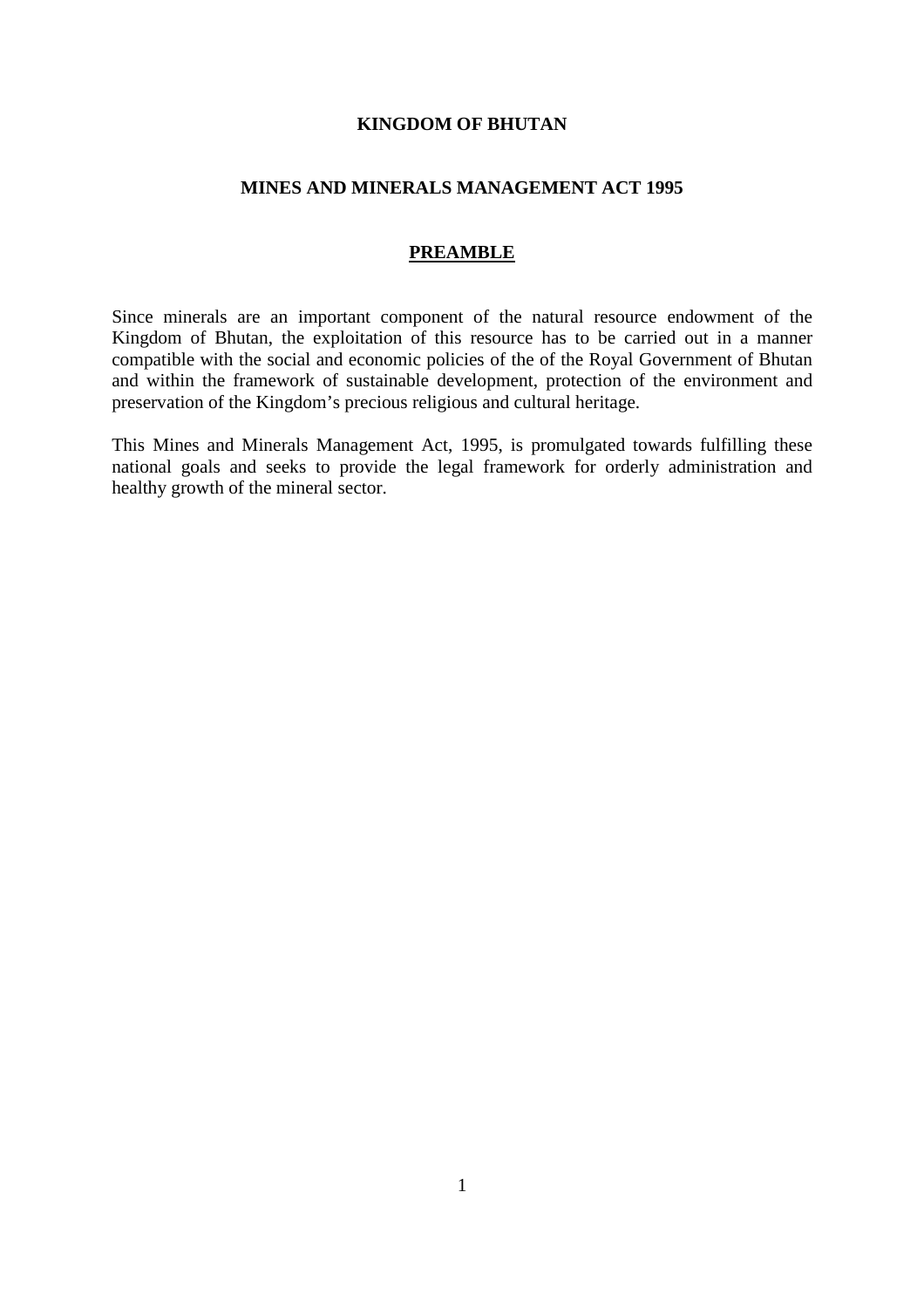# **MINES AND MINERALS MANAGEMENT ACT 1995 CONTENTS PAGE**

### CHAPTER I

## **PRELIMINARY**

- Definitions
- Ownership of Minerals
- Application of the Act

## CHAPTER II

#### **ADMINISTRATION**

- Powers of the Head of Ministry
- Powers of the Division

## CHAPTER III

### **MANAGEMENT OF EXPLORATION AND MINING ACTIVITIES**

- Exploration
- Grant of Mining Lease
- Final Mine Feasibility Study
- Protection of the Environment
- Rights of the Lessee
- Obligations of Lessee
- Suspension or Termination

### CHAPTER IV

#### **PROPER CONDUCT OF MINING OPERATIONS**

- Operational Mining Scheme
- Appointment of Mines Manager
- Compliance with Proper Mining Procedures
- Accident Reporting, Investigations

## CHAPTER V

# **MINERAL LEVIES**

- Royalty
- Surface Rent
- Other Government Levies

# CHAPTER VI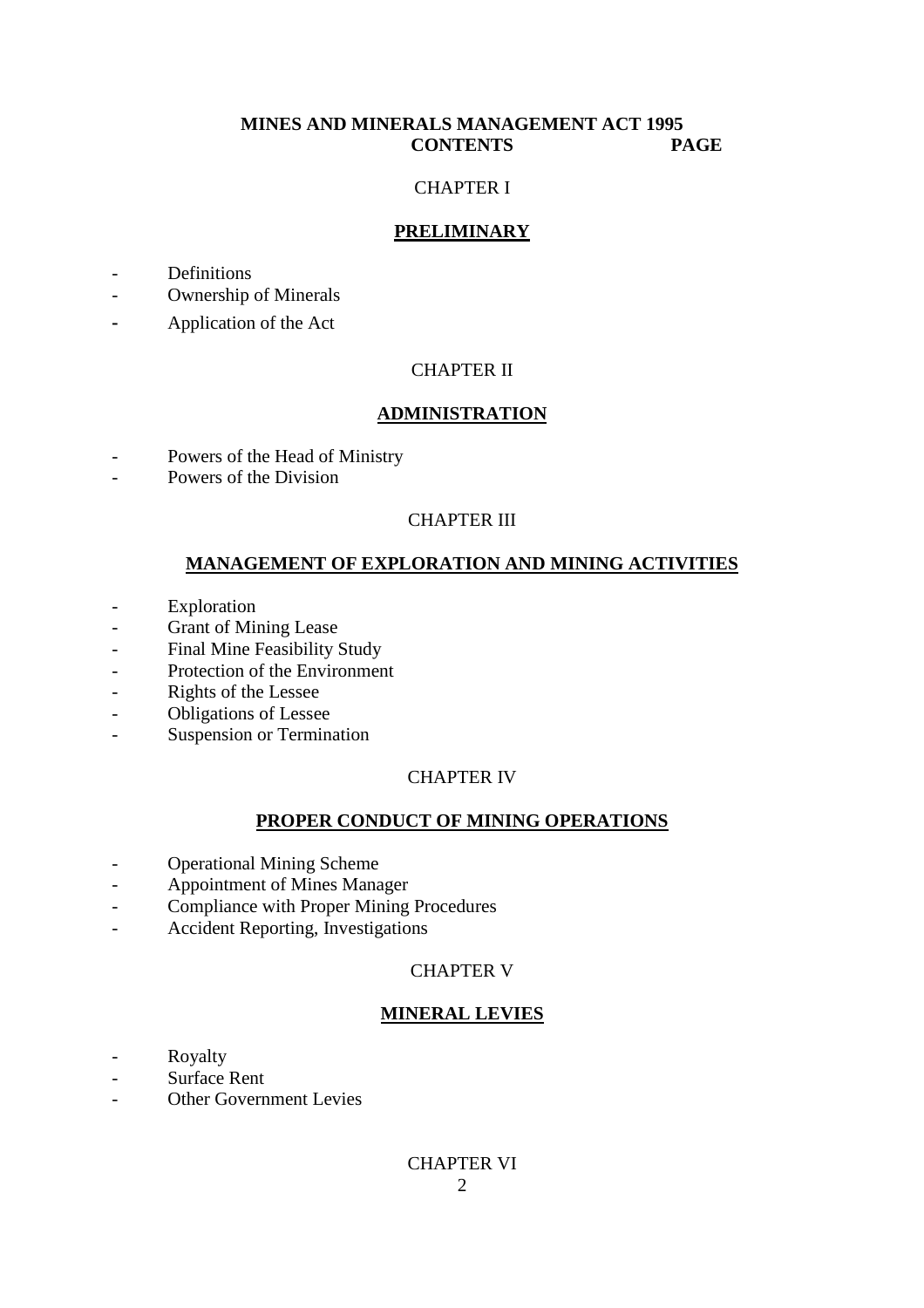# **OFFENSES AND PENALTIES**

- Offenses
- Penalties

# CHAPTER VII

# **DISPUTE RESOLUTION, APPEALS, ARBITRATION**

# CHAPTER VIII

# **REGULATIONS**

# CHAPTER IX

# **MISCELLANOUS**

- Transition Period
- Conflict of Laws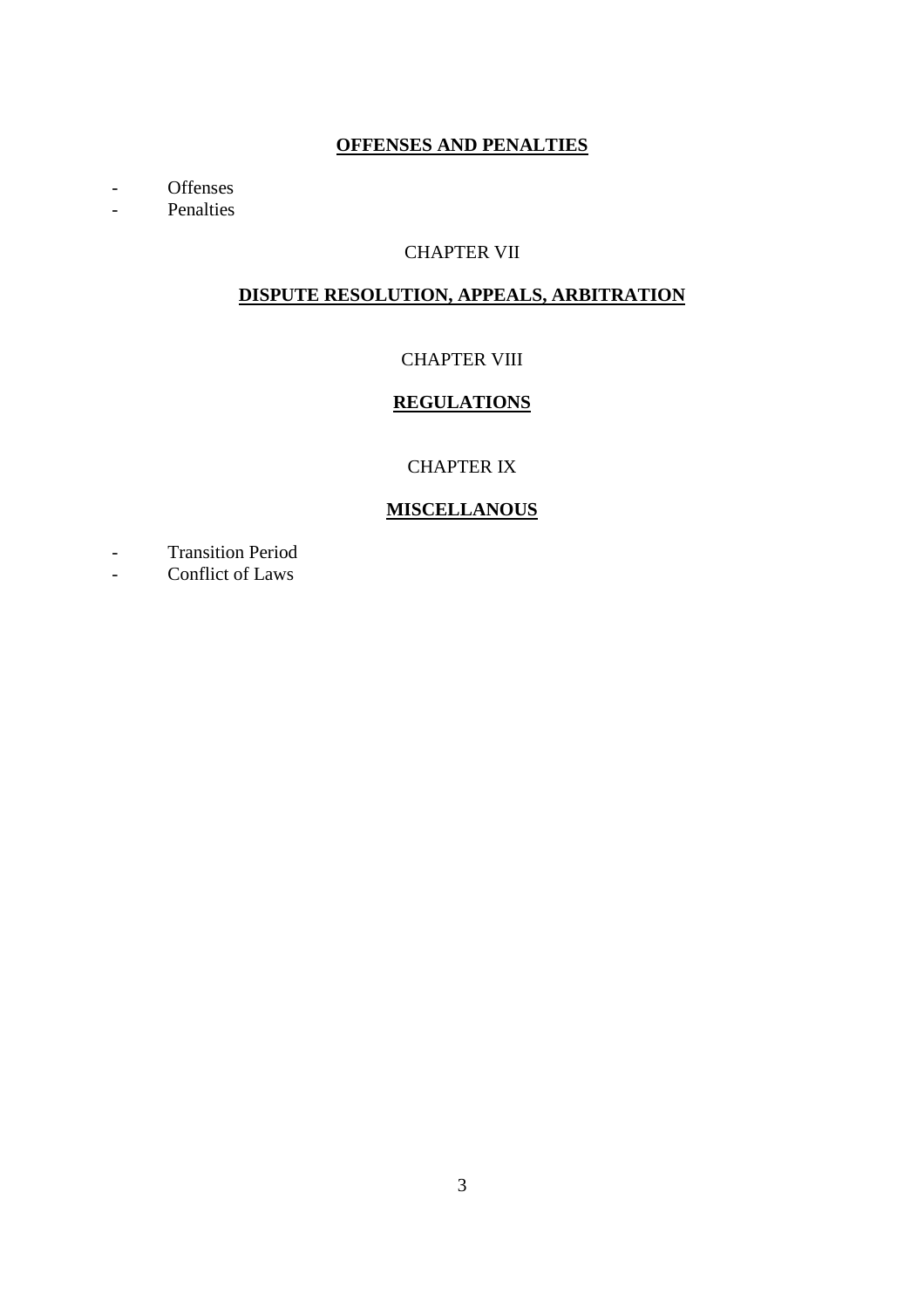## **MINES AND MINERALS MANAGEMENT ACT 1995**

# **CHAPTER I**

# **PRELIMINARY**

- 1. This Act shall be called the Mines and Minerals Management Act 1995.
- 2. The Act shall come into force on the First Day of September 1995.
- 3. This Act shall extend to the whole of the Kingdom of Bhutan.

## **Definitions**

- 4. In this Act and in all regulations made thereunder, unless the context otherwise requires :
	- a. Division :

shall mean the Division of Geology & Mines.

b. Exploration :

 means the prospecting and further geo-scientific investigations necessary to determine the location, extent and socio-economic feasibility of a mineral deposit prior to determining whether to proceed with the commercial exploitation of such deposit.

- c. Final Mine Feasibility Study : means the final mineral deposit assessment report containing, in reasonable detail, the technical, financial, environmental and social impact analyses required prior to the approval of a mining lease.
- d. Government :

shall mean the Royal Government of Bhutan.

e. Head of Division :

means the Head of the Division of Geology and Mines.

f. Head of Ministry:

means the Minister for Trade and Industry.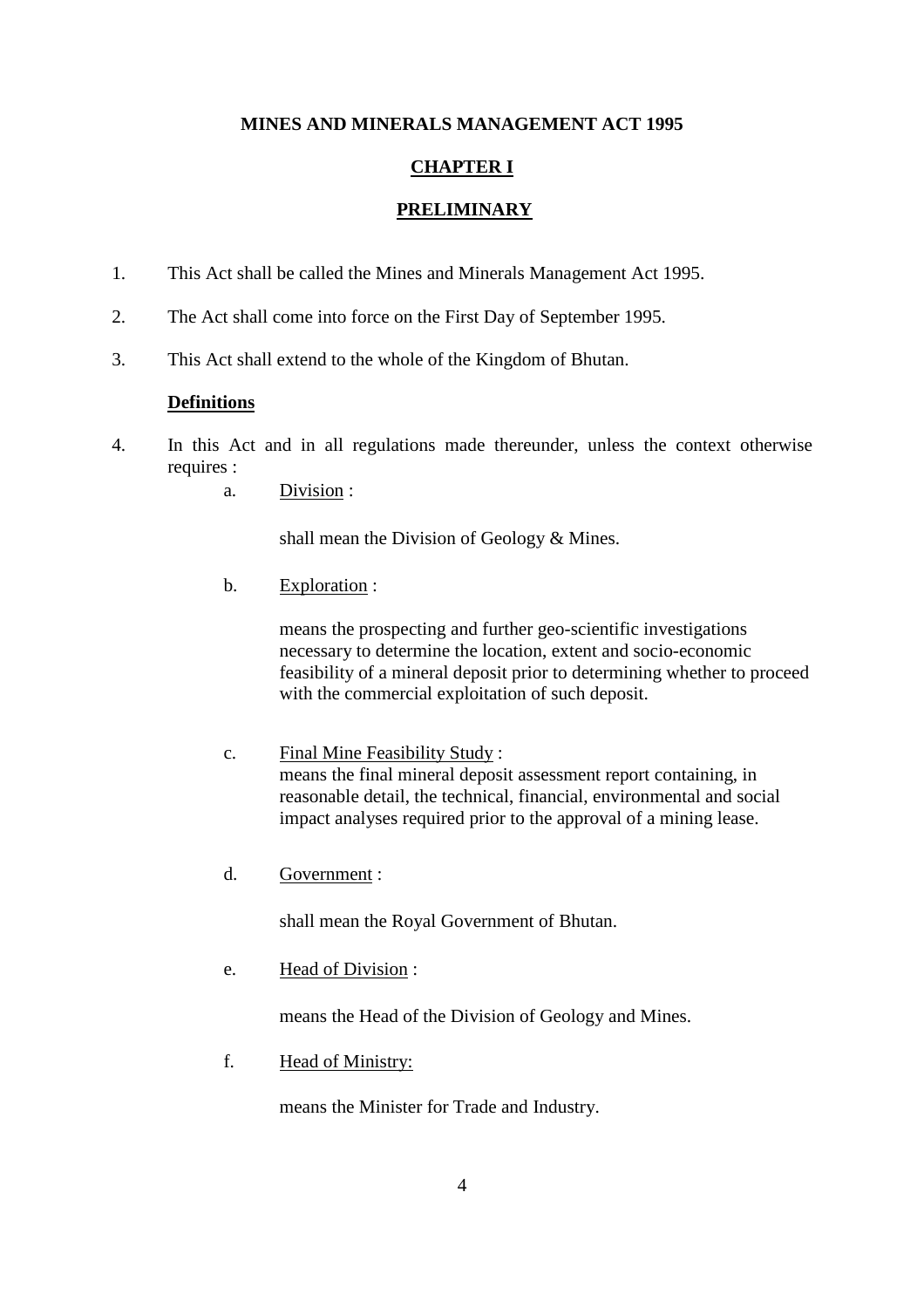g. Inspector :

shall mean an officer appointed by the Head of Division to enter and inspect a mine for any purpose as specified in this Act.

h. Kingdom :

shall mean the Kingdom of Bhutan

i. Lessee :

shall mean a person or an organisation who has been granted a mining lease.

j. Lessor :

 shall mean the Head of Division who has formally been accorded permission by the Ministry to execute a mining lease agreement with the lessee.

k. Mine :

when used as a **noun** means an opening or an excavation in the ground for the purpose of mining, opening up or proving a mineral bearing substance or ore deposit, and includes the place where a mining operation is carried on together with buildings, premises, machinery, plants, roads and any other access above and below the ground used in connection with a mine.

l. Mine :

when used as a **verb** means intentionally to search for and remove minerals from a mining area and includes any operation which is necessary for such an activity, and encompasses the term "mining".

m. Mineral :

 means any substance occurring naturally in or on the earth and having formed by or subject to a geological process and which can be obtained from the earth by digging, drilling, dredging, quarrying or by other mining operations.

n. Mining Area :

means land covered under a mining lease.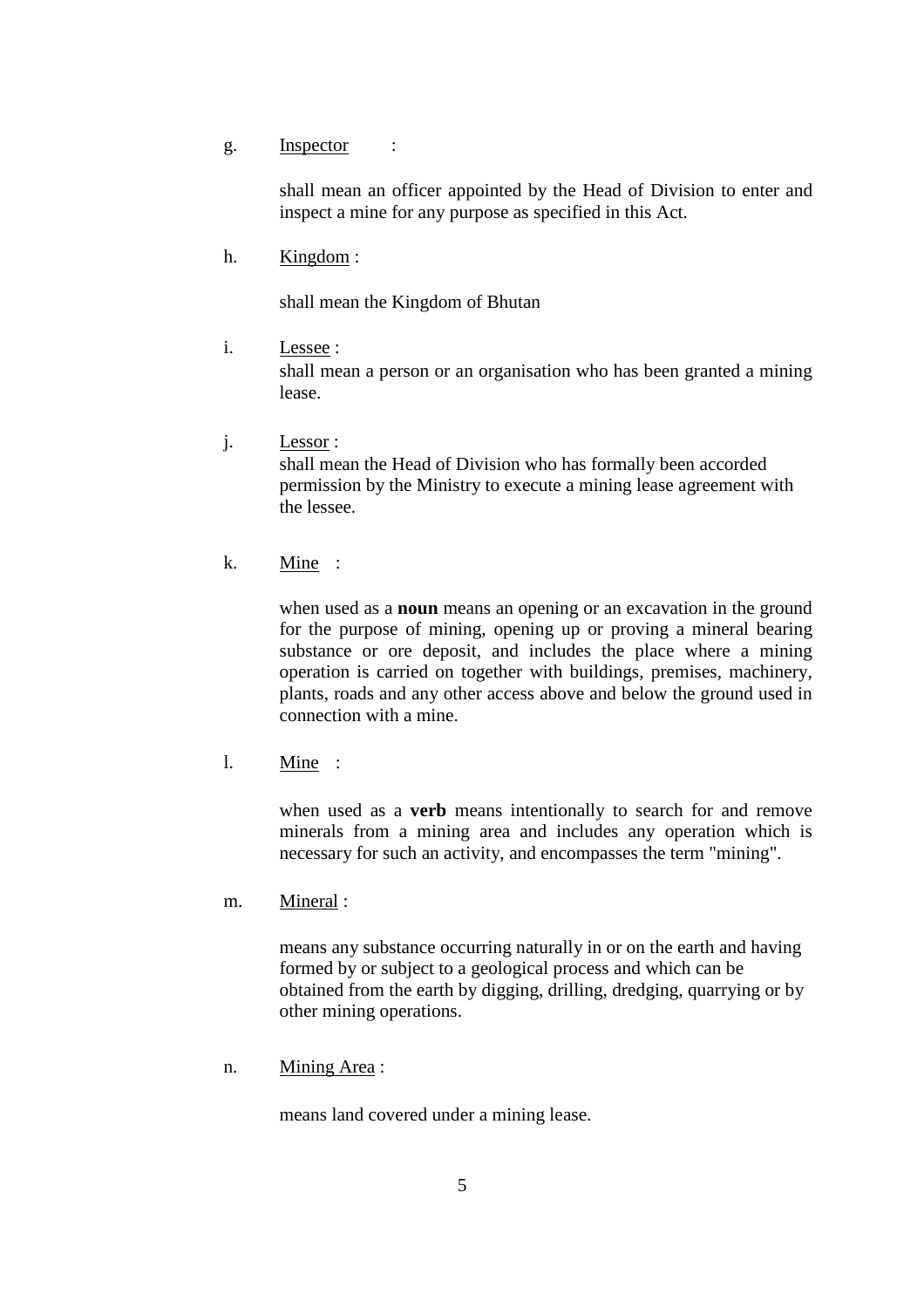#### o. Mineral Processing :

 means the approved value-added beneficiation of minerals obtained from a mine by a physical, chemical or other processes.

#### p. Mining Lease:

 means a lease granted by the Ministry for commercial exploitation of a mineral.

#### q. Mining Lease Agreement :

 means a document containing additional terms and conditions relating to a specific mining area, signed by the lessee and executed on behalf of the Government by the lessor, and attached to each mining lease.

## r. Ministry :

means the Ministry of Trade and Industry.

s. Officer :

 shall mean a person authorised by the Head of Ministry to exercise power conferred by this Act.

t. Order :

 means any notification, order or other document authorized or required by this Act to be served on any individual or organisation.

u. Prescribed :

means prescribed by Regulations formulated under this Act.

v. Regulations :

means the Regulations made under this Act.

w. Surface Rights:

means right to ownership of land as per Land Act of the Kingdom.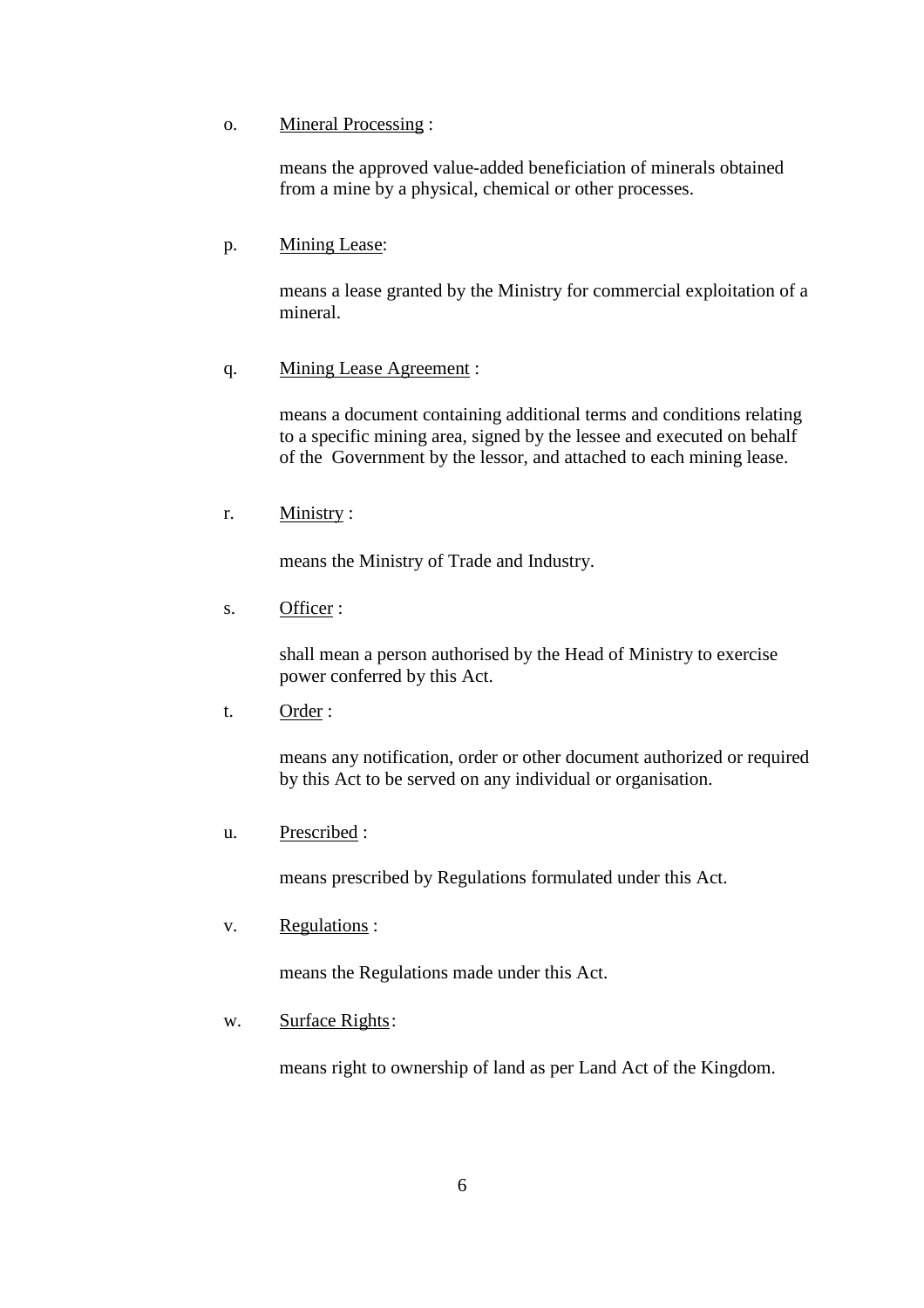x. Transport Permit (challan) :

 means the official transport permit issued by the Division for the purpose of transporting minerals.

## **Ownership of Minerals**

5. In accordance with section KA 11-1 of the THRIMSHUNG-CHHENPO, all rights of ownership of minerals are vested exclusively in the Government whether occurring in private or government land.

# **Application of the Act**

- 6. The Ministry may grant mining leases in accordance with the provisions of this Act.
- 7. No person or organisation shall be permitted to carry out exploration, mining and related activities except as provided in this Act.
- 8. All minerals shall be developed in accordance with the policies of the Royal Government of Bhutan, with due respect for efficient use of the resources, protection of the environment, and worker and public health and safety.

# **CHAPTER - II**

# **ADMINISTRATION**

# **Powers of the Head of Ministry**

- 9. The Head of Ministry may, by notification, make rules and regulations and issue orders for any purpose consistent with the intent of this Act.
- 10. The Head of Ministry shall be the sole authority to lease mineral deposits and he shall delegate all necessary powers to the Head of Division.

## **Powers of the Head of Division**

- 11. Under the directives of the Ministry, the control of all exploration, mining, mineral processing and geo-scientific activities in Bhutan shall vest with the Head of Division.
- 12. The Head of Division shall have all necessary power and authority to implement and enforce this Act and all regulations made under it, and to carry out administrative and technical supervision of all operations covered by this Act.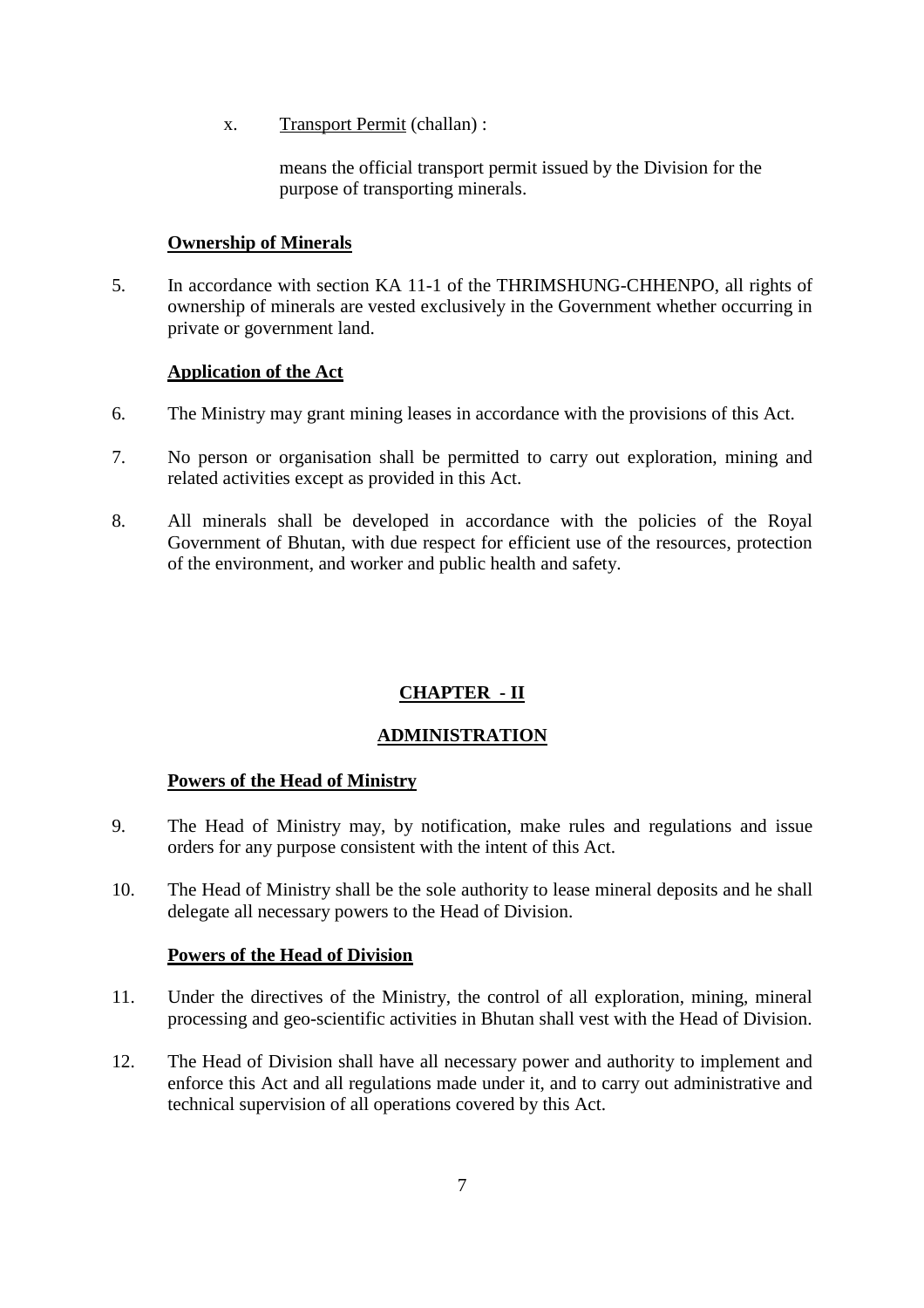- 13. The Head of Division may issue orders for any of the following matters or purposes :
	- i. For conducting scientific mining practices consistent with the method(s) and standard(s) prescribed by this Act.
	- ii. Preservation, protection and setting standards of environment and conservation of natural resources consistent with the provisions of this Act, and other environmental legislation.
	- iii. Quality control and conservation of ore/minerals.
	- iv. Proper conduct of all mining operations consistent with the provisions of this Act.
	- v. For matters pertaining to any illegal activity that may contravene any of the terms and conditions prescribed by this Act and laid down in the Lease Agreement.
	- vi. Any other matter in respect of which actions or notices are deemed necessary for enhancing the implementation and effecting the provisions of this Act.

# **Functions of the Division**

- 14. The functions of the Division shall be ;
	- i. to execute or supervise the undertaking of all systematic geo-scientific investigation in the Kingdom and the preparation and publishing of maps and reports documenting such research.
	- ii. to identify and assess the mineral resources of the Kingdom.
	- iii. to evaluate the socio-economic feasibility of mining, processing and marketing, sale and export of minerals and mineral products.
	- iv. to ensure the sustainable development and utilisation of the mineral resource of the Kingdom.
	- v. to ensure that the restoration of the areas that are mined is carried out in a proper manner with the objective of creating a suitable and acceptable environment as approved by the National Environment Commission.
	- vi. to control, regulate and monitor the exploration and mining of minerals in approved areas.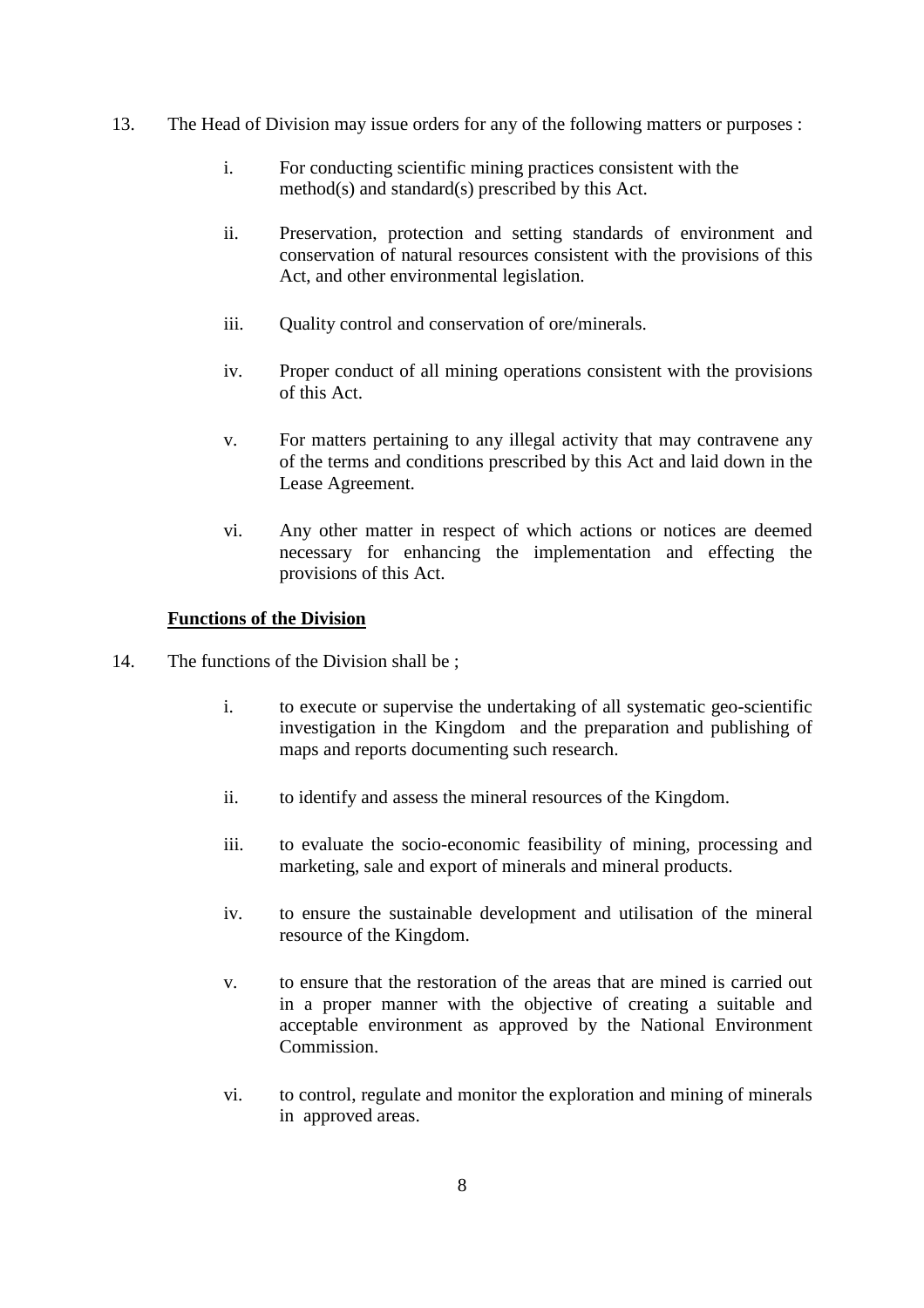- vii. to maintain registers, maps and appropriate technical and financial records of all mining leases.
- viii. to periodically notify the Division of Revenue  $\&$  Customs regarding fees, rents, royalties and other payments due under the provision of this Act.
- ix. to enter into and inspect any land, mine or other premises directly or indirectly related to a mining lease and to ensure provisions of this Act are being complied with.
- x. to establish and maintain facilities relating to the mineral resources heritage of the Kingdom.
- xi. to provide professional advice, as required, to the Ministry on all research aspects related to improved management of mineral resources.

# **CHAPTER - III**

## **MANAGEMENT OF EXPLORATION AND MINING ACTIVITIES**

#### **Exploration**

15. All exploration in the Kingdom shall be carried out by the Division or where authorized by the Head of Division, by other persons/agency operating under his supervision and under such terms and conditions as may be prescribed.

#### **Granting of Mining Lease**

- 16. A mining lease shall grant the lessee the right to mine the mineral or minerals specified in the mining lease agreement.
- 17. Any individual or organisation may apply for a mining lease to the Head of Division.
- 18. The mining area covered under the mining lease shall be for a definite area as demarcated by the Division.
- 19. A mining lease shall be granted for a mining area only after clearance of such area has been received from all concerned authorities of the Government by the Head of Division.
- 20. A mining lease shall be given for a specified period and under terms and conditions as stipulated in a mining lease agreement.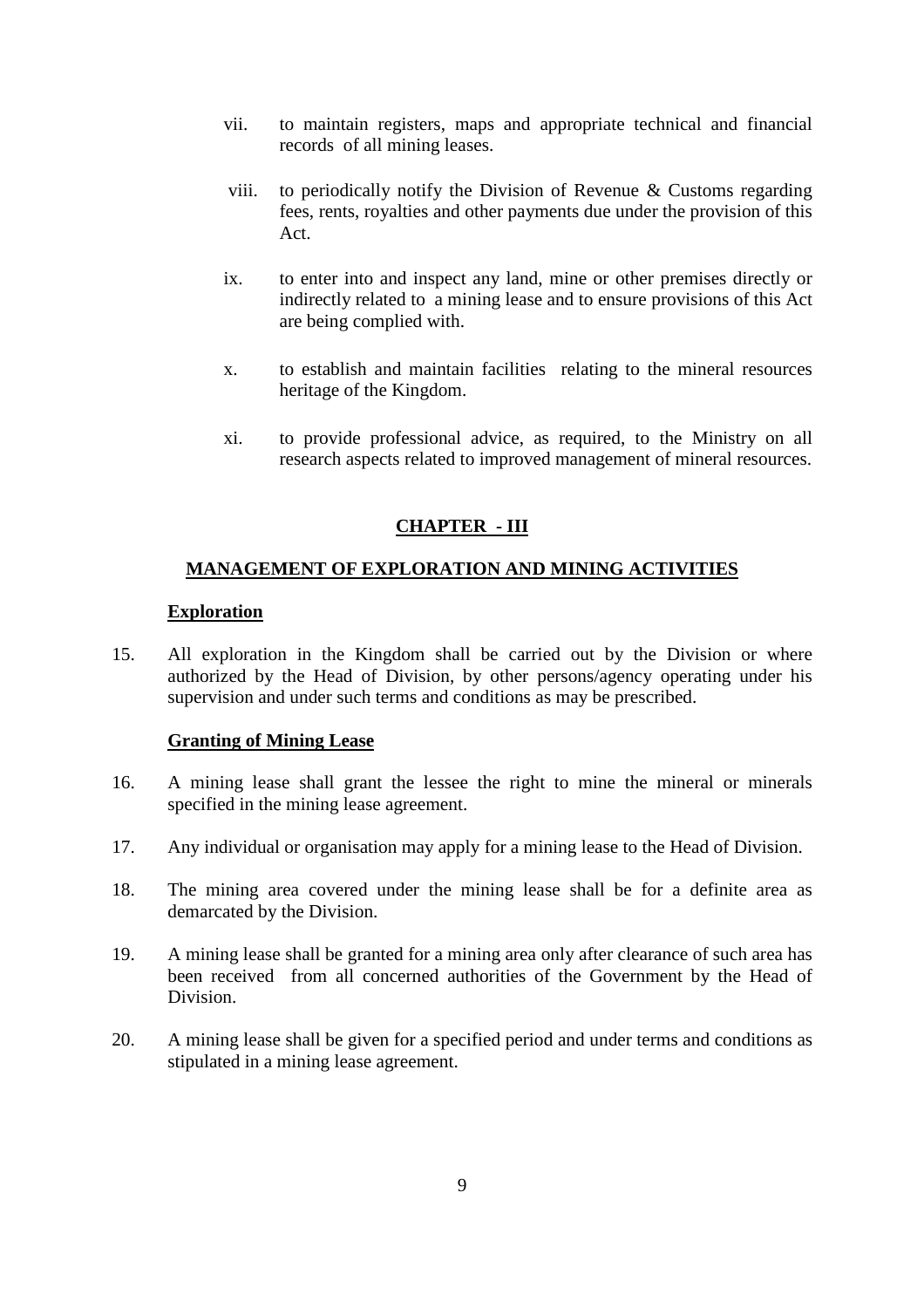- 21. A mining lease shall be given, provided the applicant
	- i. is able and willing to comply with all the terms and conditions as prescribed in this Act and the mining lease agreement.
	- ii. has adequate financial resources, technical competence and experience to carry out the mining operations effectively.
	- iii. has not been disqualified by the Government to apply for a mining lease.

# **Final Mine Feasibility Study**

- 22. Prior to granting of a mining lease a final mine feasibility study is required to be prepared and submitted. Such a study shall contain an assessment of technical, financial, environmental and social parameters which demonstrate, in a reasonable manner, the socio-economic viability of the proposed mine. Such a study shall be prepared by either a prospective lessee or the Division in keeping with the format determined by the Division.
- 23. The Final Mine Feasibility Study shall include, *inter alia*, a Mine Plan, Environment Management Plan and a Mine Restoration Plan, and other data as prescribed.

## **Protection of the Environment**

- 24. The Environment Management Plan shall be prepared on the basis of a format determined by the Division which, *inter alia*, should include the size and sensitivity of the proposed mine, but shall contain, in as detailed a manner as deemed sufficient by the Head of Division the following site-specific environmental impact assessment :
	- i. base-line sampling and analysis of soils, surface and sub-surface waters, air quality and noise levels, plant and animal life, and
	- ii. analysis of the effects that mining, possible processing, worker activities, transport of workers and mine products, will have on existing human habitation and current uses of land, water, plant and animal resources.
- 25. The Mine Restoration Plan shall be evaluated on the size and sensitivity of the proposed mine site and shall be prepared on the basis of a format determined by the Division.

## **Rights of the Lessee**

- 26. Subject to the provisions of this Act and the mining lease agreement; a lessee may in the mining area :
	- i. Have the exclusive right to mine the mineral or minerals specified.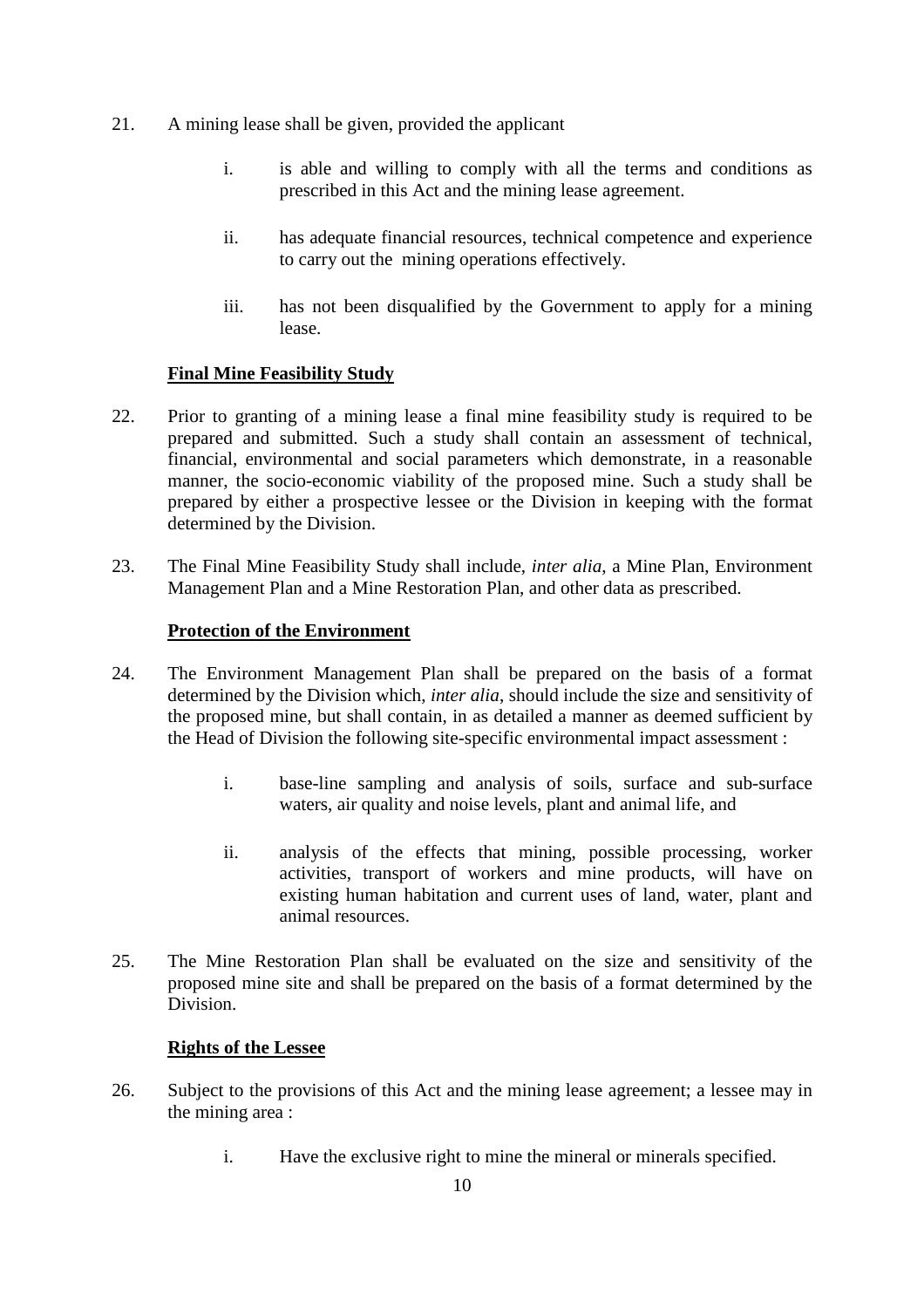- ii. Construct, operate and maintain mines, work plans, roads, aerial ropeways, communication systems and other facilities necessary or convenient for carrying on the purpose of the lease, and upon obtaining necessary industrial license and approval from the Ministry for the establishment of processing plants.
- iii. Sell the minerals mined.
- 27. Subject to any condition of a mining lease a lessee may:
	- i. With the permission of the Ministry, transfer the mineral rights and obligations of a mining lease to a qualified third party.
	- ii. Surrender the mining area covered by the lease or part thereof by giving the Head of Division not less than three months notice of his intention to do so.
	- iii. The surrender of any area covered by a mining lease shall not be rendered effective until the Head of Division has issued approval effecting the surrender of the referred area(s).

#### **Obligations of Lessee**

- 28. Subject to the provisions of this Act, a holder of a mining lease shall :
	- i. Carry out mining operations in accordance with the Mine Plan, Environment Management Plan and Mine Restoration Plan and schedules submitted by the lessee and approved by the Head of Division and in accordance with the Act and the terms and conditions laid down in the mining lease agreement.
	- ii. Keep accurate records of all components of the mining operation carried out in such form as may be prescribed.
	- iii. Keep accurate financial records of all components of the mining operation in such form as may be prescribed.
	- iv. Notify the Head of Division at least three months in advance if the lessee desires to cease, suspend or curtail production from his mine.
	- v. Erect boundary pillars as may be prescribed once the mining area is surveyed by the Division.
	- vi. Transport minerals only after being issued with a transport permit.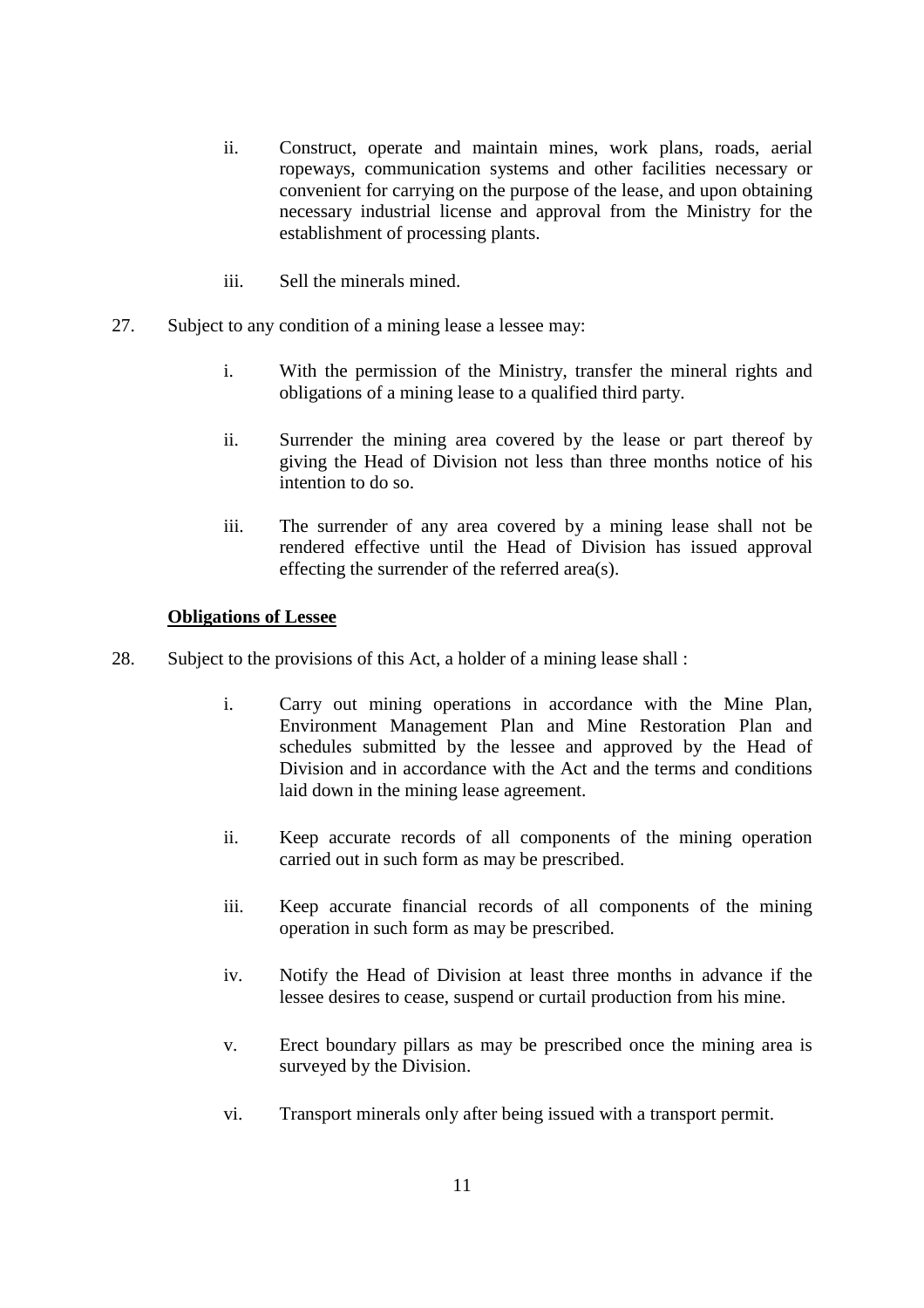- vii. Abide by all regulations and orders as may be issued by the Head of Division.
- viii. Recognize obligations that may continue to apply beyond surrender, suspension, termination or expiry of the lease.
- 29. Upon expiry, surrender or termination of a mining lease the former holder of the lease, subject to the provisions of this Act and any condition of the mining lease, shall
	- i Remove within six months after the date of permanent closure, as determined by the Head of Division, any building, machinery or other movable property from the mining area unless otherwise required.
	- ii Not be entitled to any compensation from the Government for any immovable property or any development works, including roads and bridges constructed in the mining area, unless otherwise specified in the lease agreement.
	- iii. In the event the termination was due to some change in government policy and without any fault of lessee then some reasonable compensation may be considered by the Ministry based on the circumstances.
- 30. Upon expiry or termination of a mining lease the lessee shall deliver to the Head of Division :
	- i. Records required to be maintained as prescribed.
	- ii. Plans and sections relating to the mining area.
- 31. The Lessee shall take appropriate measures to ensure that all mining operations are conducted systematically and in accordance with the norms and parameters set by the Division with the objective to promote mineral conservation.

## **Suspension or Termination**

- 32. The Ministry may by order to the lessee, by giving sufficient notice, suspend or terminate a mining lease, if the lessee;
	- i. Fails to pay any due on mineral levies and any other government levy.
	- ii. Contravenes any provision of this Act, or any condition of his lease.
	- iii. Contravenes any other law of the Kingdom related to maintaining provisions specified by this Act.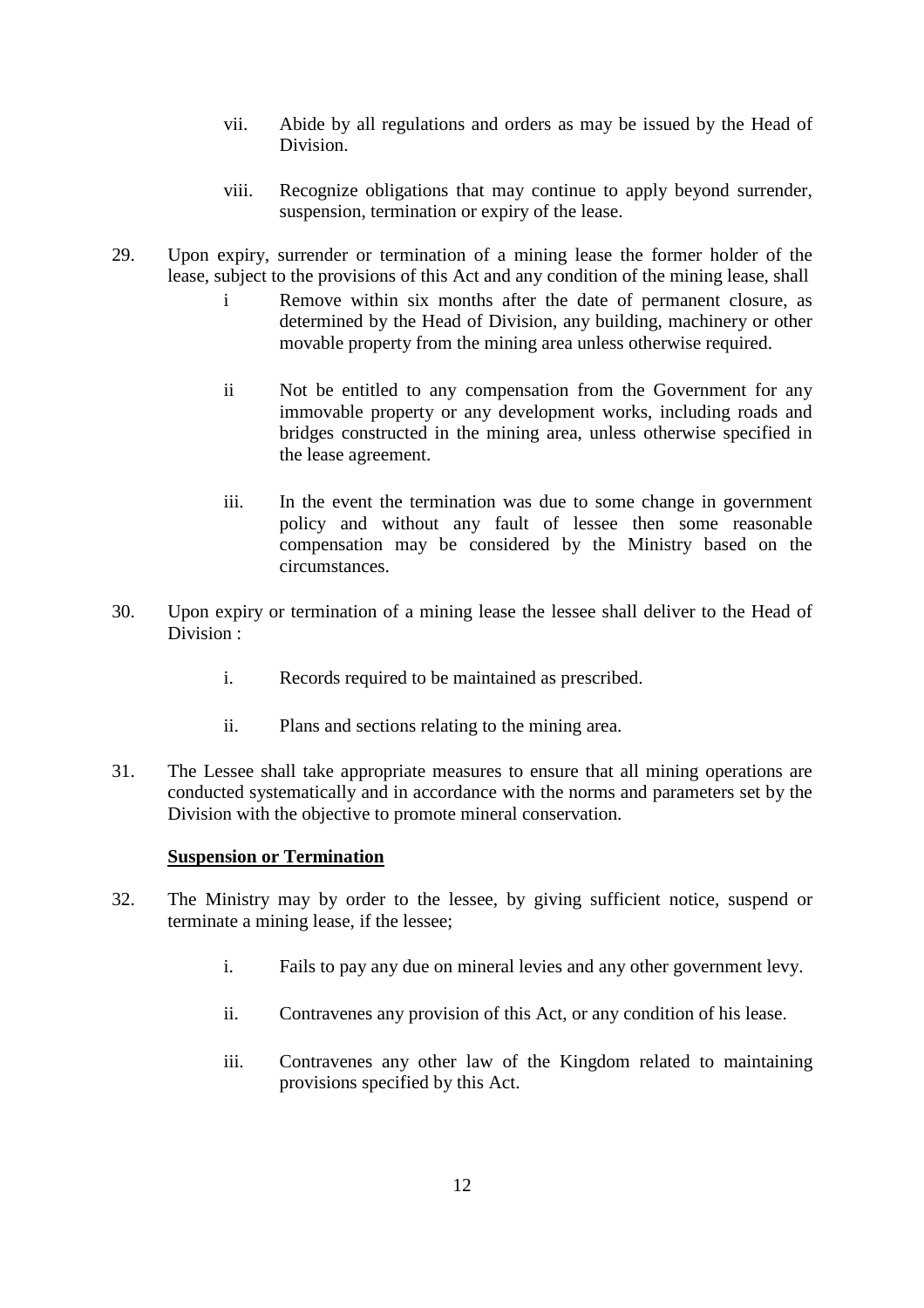# **CHAPTER - IV**

## **PROPER CONDUCT OF MINING OPERATIONS**

## **Operational Mining Scheme**

- 33. Following the approval of the Final Mine Feasibility Study and the granting of a mining lease, the Lessee shall, within sixty days, submit an operational mining scheme containing the following information :
	- i. the expected date of commencement of production, and
	- ii. any modifications to the details contained in the Final Mine Feasibility Study with respect to the Mine Plan, Environmental Management Plan and the health and safety measures.
- 34. The Lessee shall comply with the approved operational mining scheme and shall provide reports on the progress of mining as well as necessary operational updates and revisions to the scheme, on an annual basis, as prescribed in the Regulations.

## **Appointment of Mines Manager**

- 35. The Lessee shall appoint a suitably qualified mines manager when :
	- i. The Head of Division has notified the Lessee that a manager is required.
	- ii. There are ten or more persons employed at the mine.
- 36. A mines manager who shall be made known to the Division in writing, shall, on behalf of the Lessee;
	- i. be responsible for the control and daily supervision of the mine,
	- ii. reside close to such mines.

#### **Compliance with Proper Mining Procedures**

- 37. The Lessee shall be responsible for ensuring compliance with the following:
	- i. Health and safety of workers in and around mines.
	- ii. Sanitary and drinking water conditions and facilities in and around mines.
	- iii. Emergency medical facilities.
	- iv. Training to be provided for miners.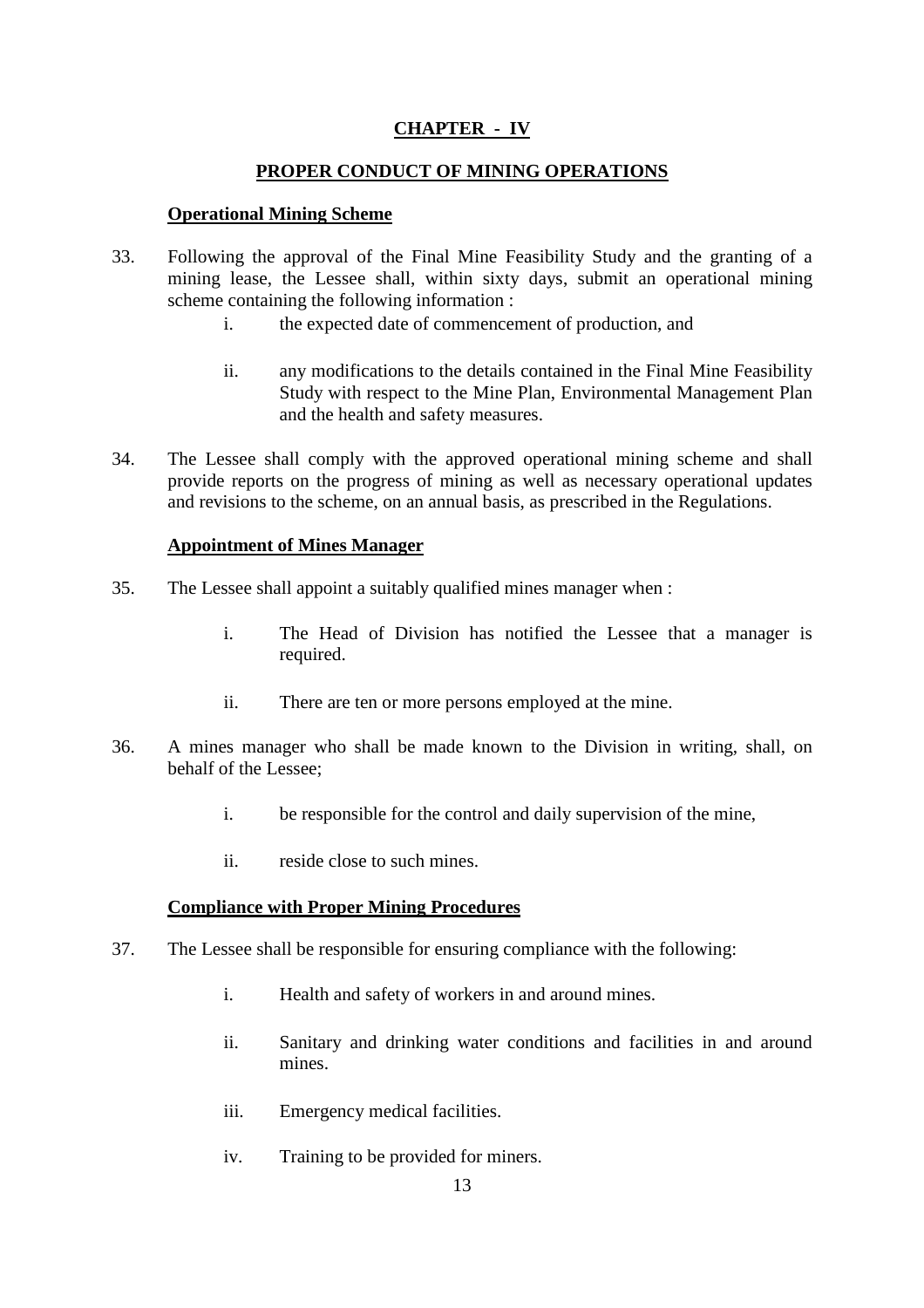- v. Management for the safe use and storage of explosives in mines.
- vi. Management and safe disposal of waste, refuse and poisonous substances in mines.
- vii. Submission of reports on accidents occurring in mines.
- viii. Maintenance of records and accounts relating to mine operations.
- ix. Preparation and submission of annually updated Mine Plans, Environmental Management Plans and Mine Restoration Plans as originally defined in the Final Mine Feasibility Study.

## **Accident Reporting, Investigations**

- 38. Where an accident resulting in loss of life or serious bodily injury to any person has taken place in connection with work directly or indirectly related to a mining lease, the lessee/mines manager or any other person that the lessee has placed in charge of the mine must, after immediately reporting such accident to the relevant Dzongkhag authorities also forthwith inform the Head of Division and follow it up with a written report to the Head of Division documenting the facts of the incident as soon as possible after the occurrence of the accident.
- 39. Upon being notified about the accident, the Head of Division shall immediately carry out the necessary investigation, prepare and submit a separate report on his findings with recommendations to the Ministry.
- 40. Except having to carry out immediate rescue and safety operations for workers and people, the place where the accident has occurred shall be left as it was immediately after the accident until the Head of Division's investigation is completed.
- 41. Where there is reason to believe that the accident was due to failure to comply with provisions under this Act, the Ministry may commission an additional inquiry, if necessary, and initiate suitable action in accordance with this Act.

# **CHAPTER - V**

## **MINERAL LEVIES**

## **Royalties/Mineral Rent**

42. A lessee shall pay royalty and mineral rent to the Government for any mineral mined from the mining area at the rates prescribed by the Government and officially notified from time to time.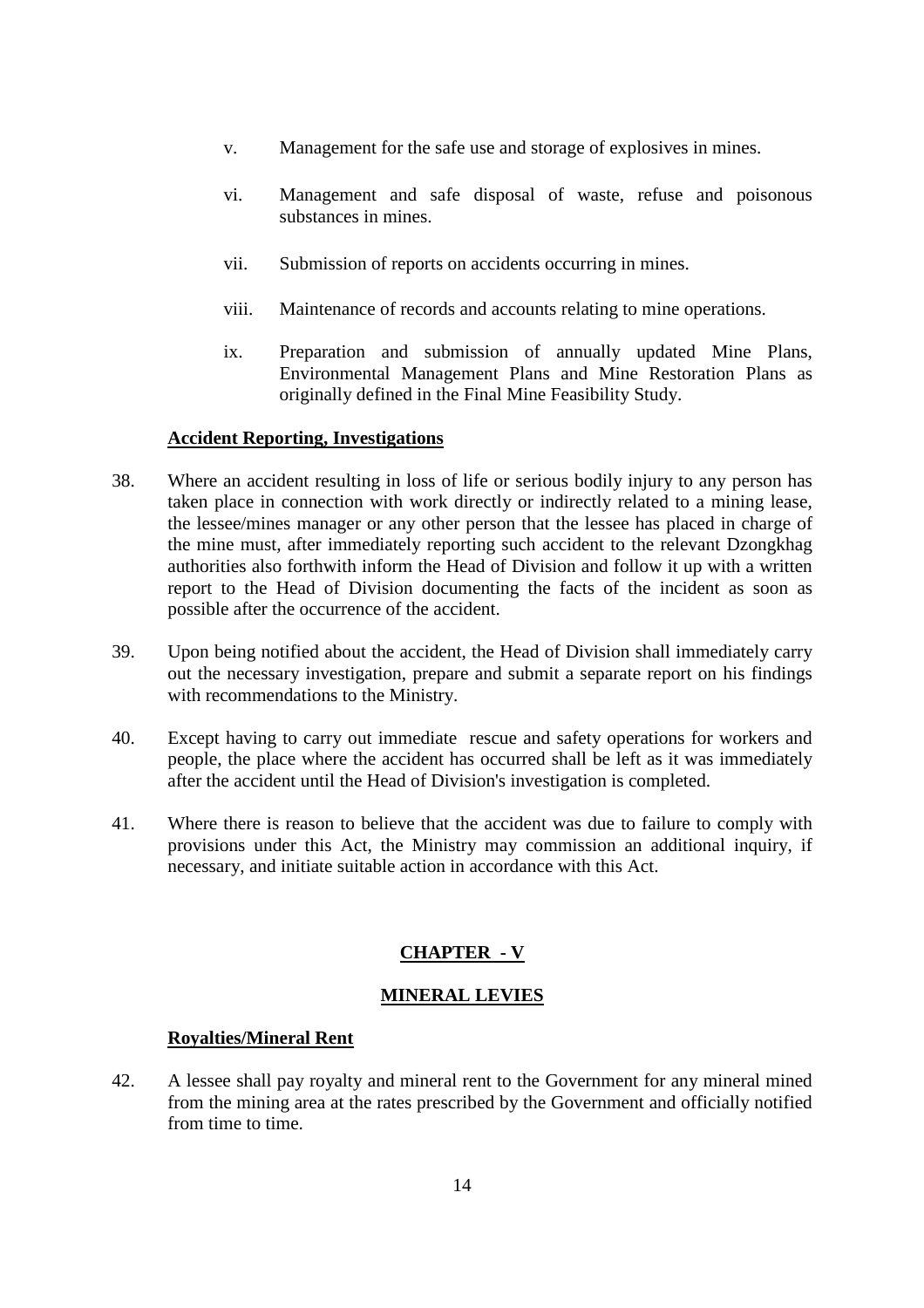#### **Surface Rent**

43. A lessee shall pay surface rent for the mining area at the rates prescribed by the Government and notified from time to time.

#### **Other Government Levies**

44. The holder of a mining lease shall pay taxes and other government levies in accordance with the rates and terms laid down by the Government which may be revised from time to time.

#### **CHAPTER - VI**

#### **OFFENSES AND PENALTIES**

#### **Offenses**

- 45. A lessee or any person shall be guilty of an offence if he:
	- i. Carries out exploration or mining operations in contravention with the provisions of this Act.
	- ii. Purchases any mineral from a person or transports minerals without proper documents.
	- iii. Gives false or misleading statements or information in submitting applications or reports to the Head of Division.
	- iv. Alters or removes any notices, signboards, boundary posts in any mining area without the approval of the Head of Division.
	- v. Fails to comply with any of the provisions under this Act or the terms and conditions of a mining lease.
	- vi. Fails to maintain records, books and registers required by the provisions of this Act and Regulations made under it.
	- vii. Fails to extend the necessary co-operation to an officer or employee of the Division or obstructs such officer or employee in the execution of authorized duties.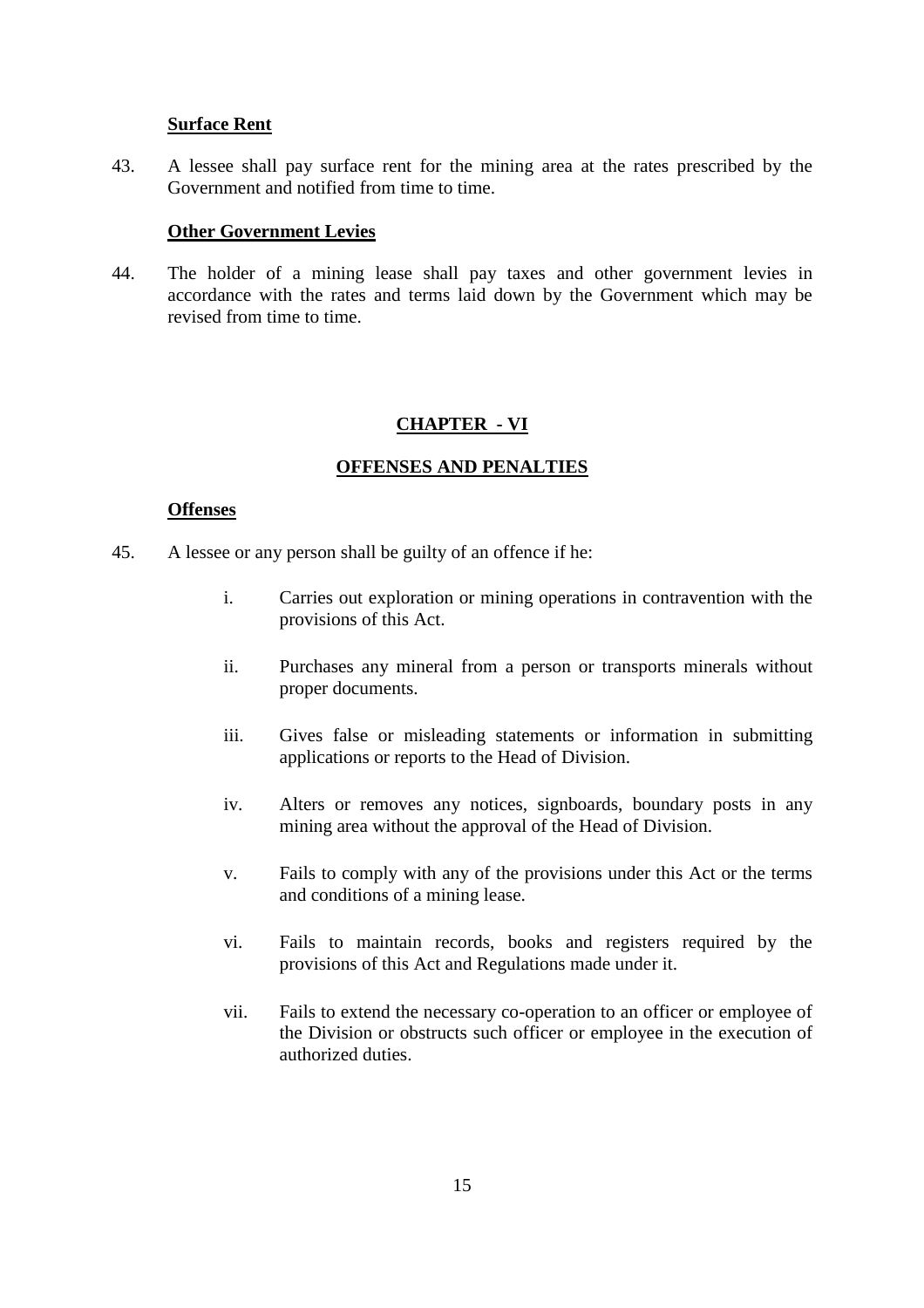## **Penalties**

- 46. Any Lessee or a person guilty of an offence under :
	- i. Article 45 (i) and (ii) of this Act, shall be liable to a fine which amounts to twice the value of the products in question or imprisonment up to three months or both at the first instance along with the seizure of the material and equipment.
	- ii. Article 45 (iii) and (vi) of this Act, shall be liable for a fine of Nu. 5,000/- at the first instance along with the seizure of the material and equipment.
	- iii. Article 45 (v) of this Act, shall be liable for a fine of Nu. 5,000/- at the first instance.
	- iv. Article 45 (iv) and (vii) of this Act, shall be liable for a fine of Nu. 10,000/- at the first instance.
- 47 (a). If a person is guilty of any offence mentioned under Article 45 for more than one instance, then the penalty as stipulated under Article 46 shall be doubled for every successive offence.
- 47 (b). If a Lessee is guilty of any offence mentioned under Article 45 for more than one instance, then the penalty as stipulated under Article 46 shall be doubled for the second instance after which the mining lease will be withdrawn and further legal action will be taken.

#### **CHAPTER - VII**

#### **DISPUTE RESOLUTION, APPEALS, ARBITRATION**

- 48. If any dispute or conflict relating to a lease should arise, an attempt shall be made in the first instant to settle the matter amicably through informal dialogue, using the good offices of the Head of Division and/or the Ministry.
- 49. Disputes outside the jurisdiction of this Act or the purview of the Ministry shall be referred to the concerned Courts of Law of the Kingdom for appropriate action.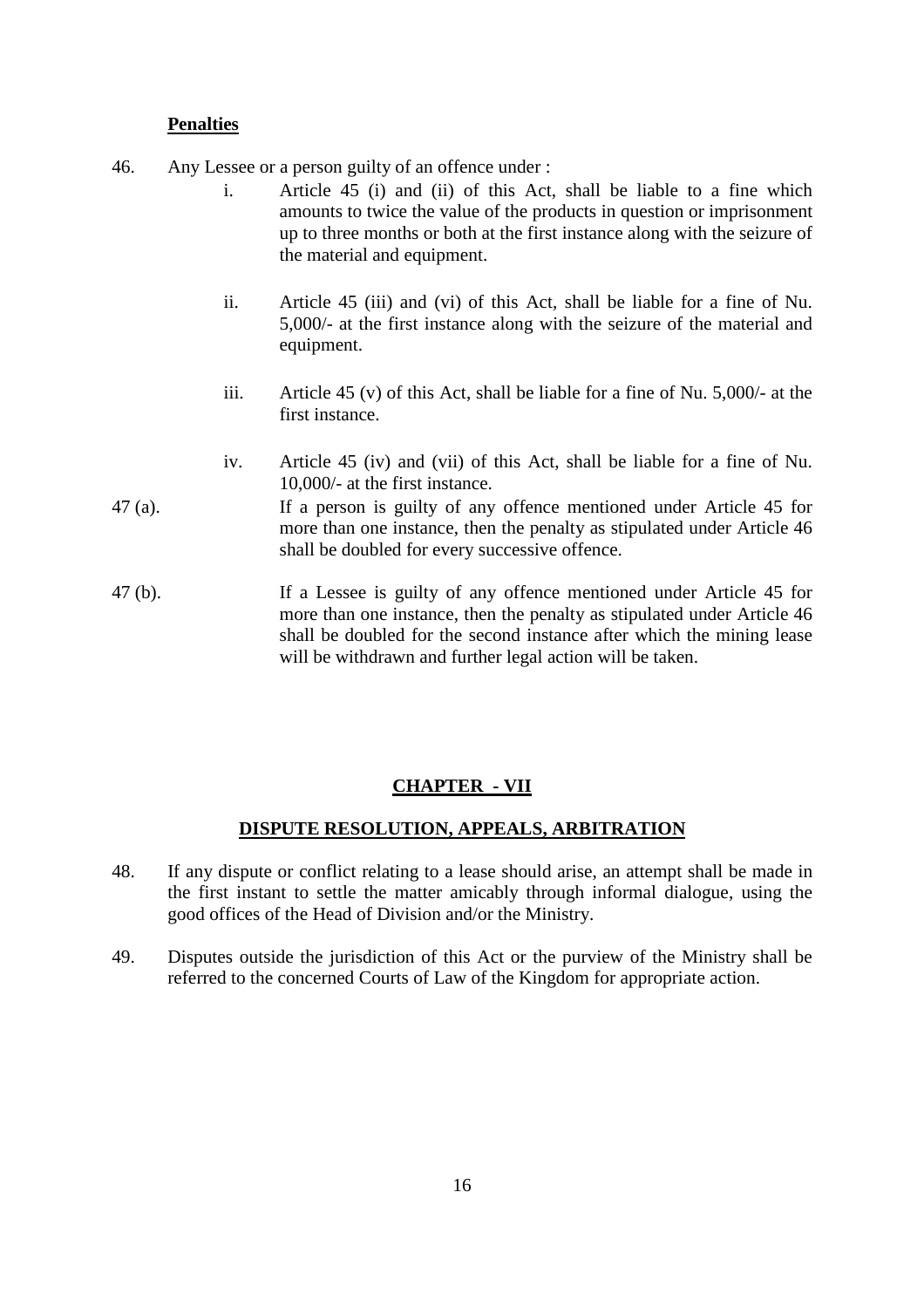# **CHAPTER - VIII**

### **REGULATIONS**

- 50. The Ministry may, *inter-alia*, issue regulations in respect of the following matter for carrying out the provisions of this Act:
	- i. Control and regulate the production, possession, purchase, sale, transport, export and import of minerals.
	- ii. Prescribe the parameters for various types of mining operations.
	- iii. In keeping with the national health and safety laws, prescribe standards on environmental protection, effluent discharges, noise levels, use of explosives, etc. for all mines.
	- iv. Prescribe measures for the proper disposal of tailings, waste products and other harmful substances.
	- v. Prescribe measures for the restoration, reclamation and rehabilitation of mining areas before mining commences, during mining and after mining is discontinued.
	- vi. Prescribe provisions for the establishment of mining lease boundaries and surveys of mining areas.
	- vii. Prescribe measures governing the operation of a mine with respect to public safety.
	- viii. Prescribe and provide for fees, rentals, royalties and other levies under this Act and the manner for collecting and disbursing such fees.
	- ix. Prescribe the contents of all documents, records, statistical reports, plans as may be required under this Act.
	- x. Prescribe the offenses under this Act and the method and procedures for applying penalties for such offenses.